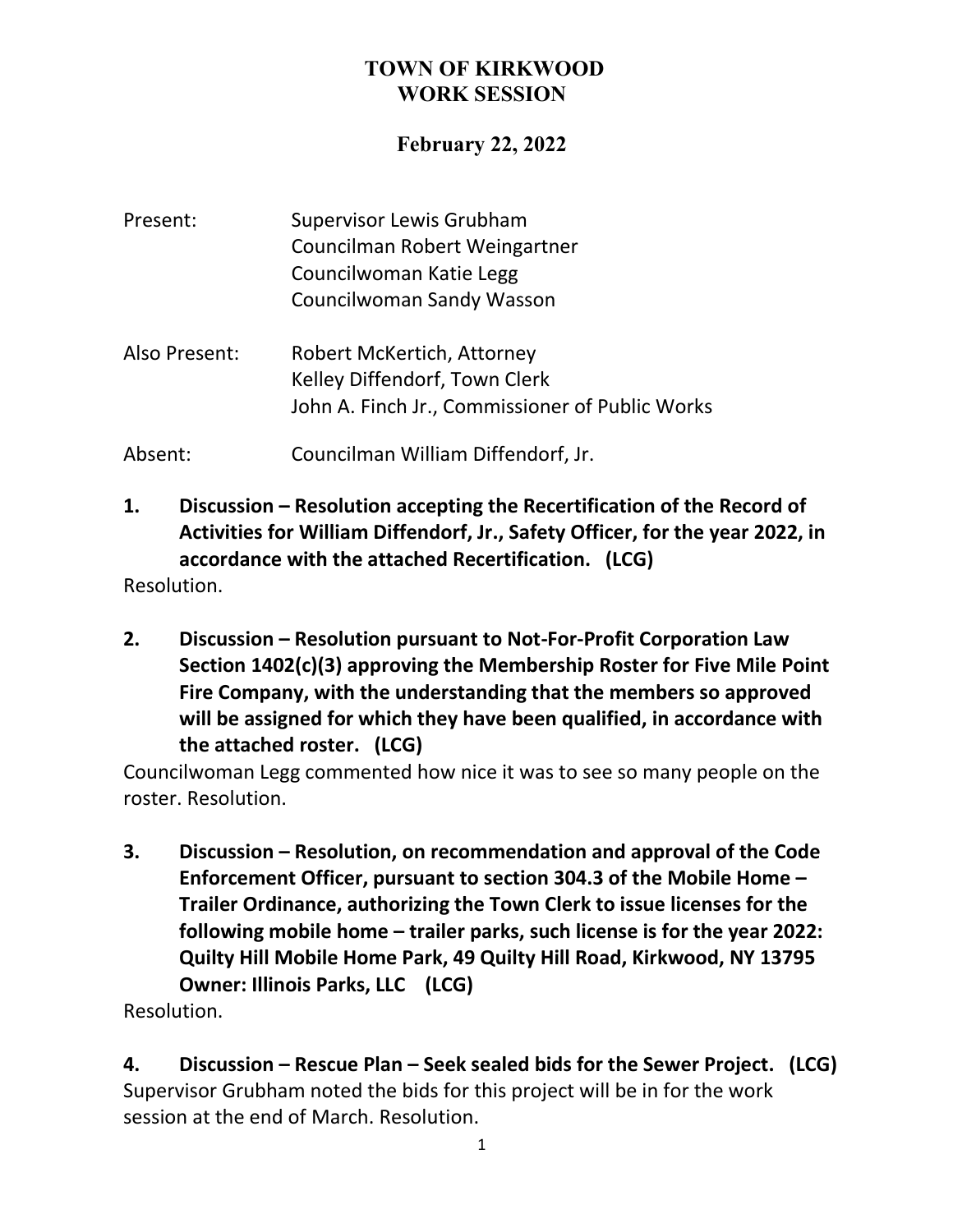# **February 22, 2022**

## **5. Discussion – Resolution authorizing the Supervisor to sign the Municipal Cleanup Day Tip Fee Waiver Application, in accordance with the attached application. (LCG)**

Supervisor Grubham explained this is something that is done every year with the County. John Finch mentioned the municipal cleanup day is for residents to bring furniture, mattresses, and more to the highway garage for disposal.

**6. Discussion – Local Law Affecting a Temporary Moratorium within the Town of Kirkwood on the Development and Construction of Solar Energy Systems and Wind Energy Conversion Systems. (LCG)**

Supervisor Grubham reported that a committee has been formed to update the laws on solar and wind energy systems. The committee members are Marchie Diffendorf, Duane Travis, Chad Moran, Robert McKertich, and Lew Grubham. There has not been an application submitted yet but there is a company interested in a site for solar energy. If an application does come in it would go before the planning board and a special permit would need to be issued. The moratorium needs to be put in place so we have time to put everything together before an application does come in. Resolution.

Eventually a law will need to be put into place regarding Battery Energy Storage Units as well.

## **7. Discussion – Inspection of Water Tanks. (JAF)**

John Finch explained that every five years an inspection and/or cleaning needs to be done on all the water tanks for the Health Department. Two quotes were received to have an inspection camera go in the water and inspect the insides of the tanks. John Finch would like Liquid Engineering to complete the inspection and also complete a very extensive interior and exterior inspection of tank #1 and use that information for the upcoming repair work that is needed. Supervisor Grubham reminded the Board that the repairs on tank #1 would come out of the rescue/stimulus money. Resolution.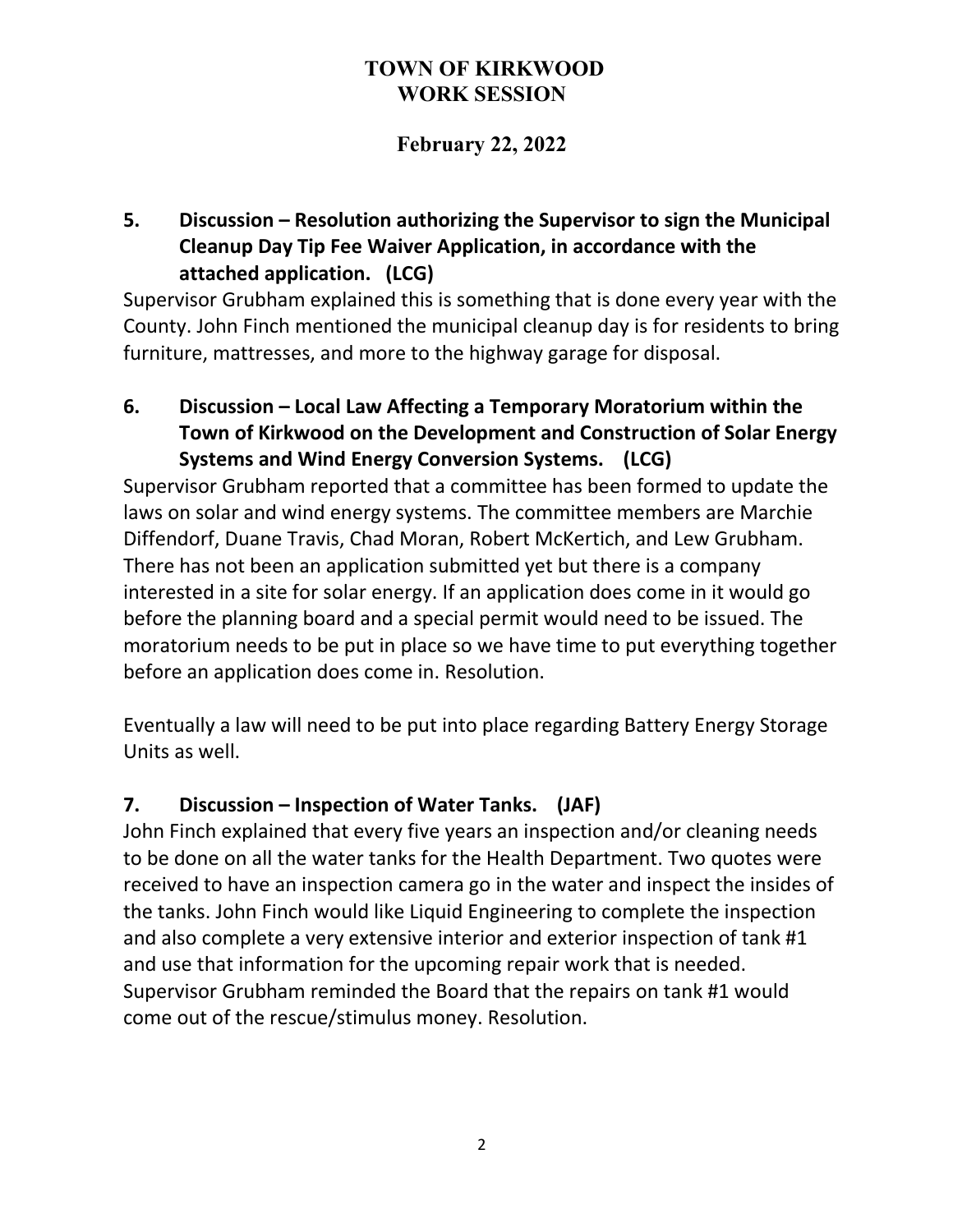# **February 22, 2022**

# **8. Discussion – Overhead Door Quote – Repair Post Office Garage Door. (JAF)**

John Finch reported that a town vehicle hit the garage door under the post office during the last ice storm. There is considerable damage to the bottom of the door and the track. Overhead Door can order the parts with a minimum delivery date of 10 weeks. The total cost for material and labor will be \$2,060.52. There were no injuries or damage to the building. Resolution.

# **9. Discussion – Mirabito Fleet Fuelcard Credit Application. (JAF)**

John Finch explained that currently the Town has fuel pumps behind the highway garage. There are two tanks that get filled by Mirabito with diesel fuel and regular gasoline. The tanks are very old and the containments around them are rusted from being flooded so often. They will need repair or replacement. They probably won't pass inspection by the DEC. The key machine is not working properly and needs to be replaced, which would cost \$6,000-\$7,000. There is also a concern about the aquifer getting contaminated if one of the tanks ruptures. John Finch wants to get rid of the tanks and use fuel cards through Mirabito. Each employee will have a fuel card and they will be monitored by their own unique code. The price for fuel will stay the same since the Town gets New York State pricing through Mirabito. Any Mirabito can be used. Councilman Weingartner has had experience with the fuel cards and explained that it is a very easy process. Supervisor Grubham is in favor as well. Resolution.

The fuel tanks will go on the auction site and if someone wants them they can remove them. If not, that will be decided at a later date. One tank is 1,500 gallons and the other is 1,000 gallons.

At Supervisor Grubham's request, John Finch will contact Love's gas station for pricing as well.

## **10. Discussion – Truck 34. (JAF)**

John Finch stated that Truck 34 is a 2010 tri-axle 10-wheeler with over 100,000 miles on it. Currently, replacing the big trucks every 11 years has been the plan. Truck 34 is now twelve years old and was not able to be replaced due to the